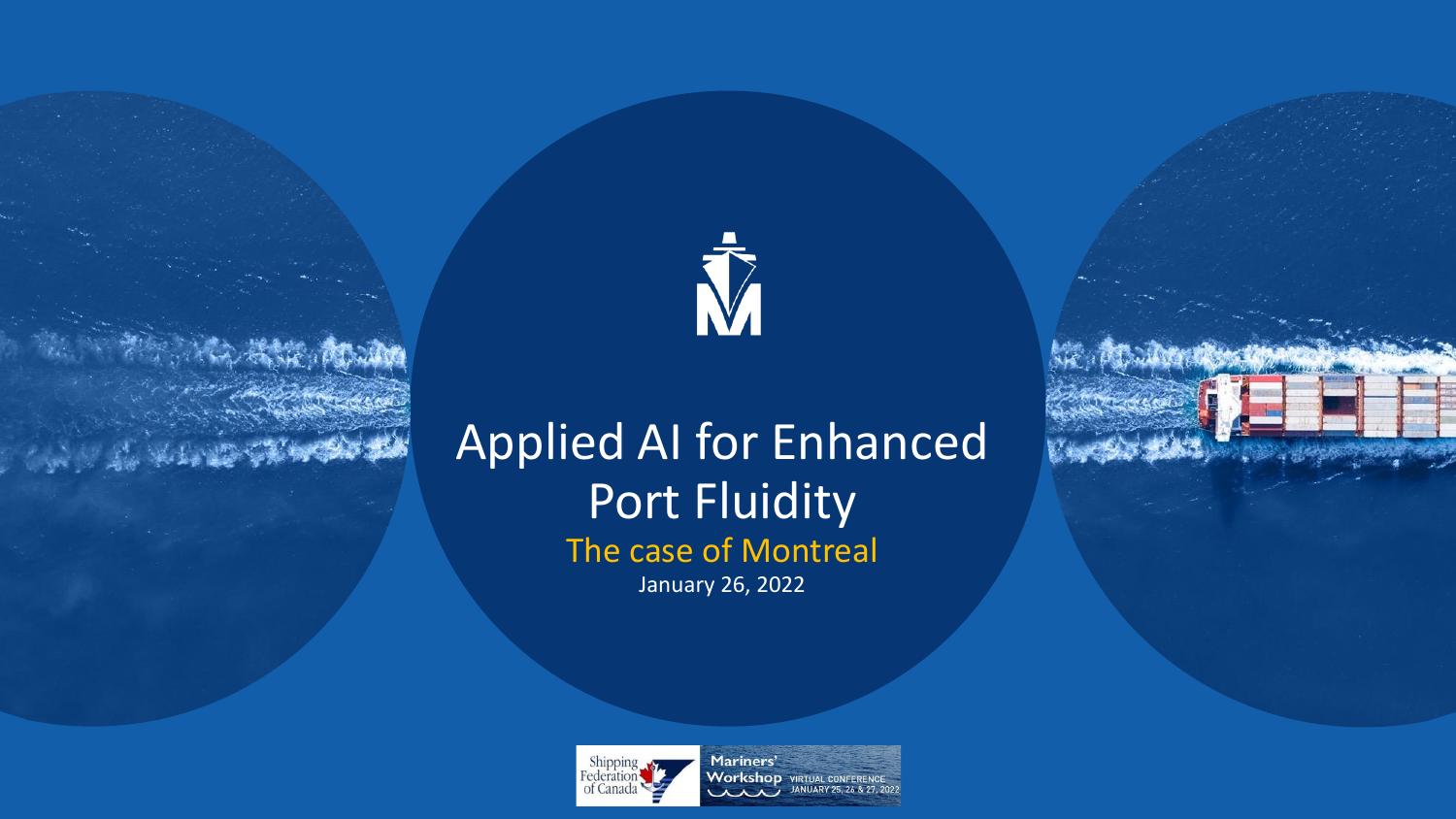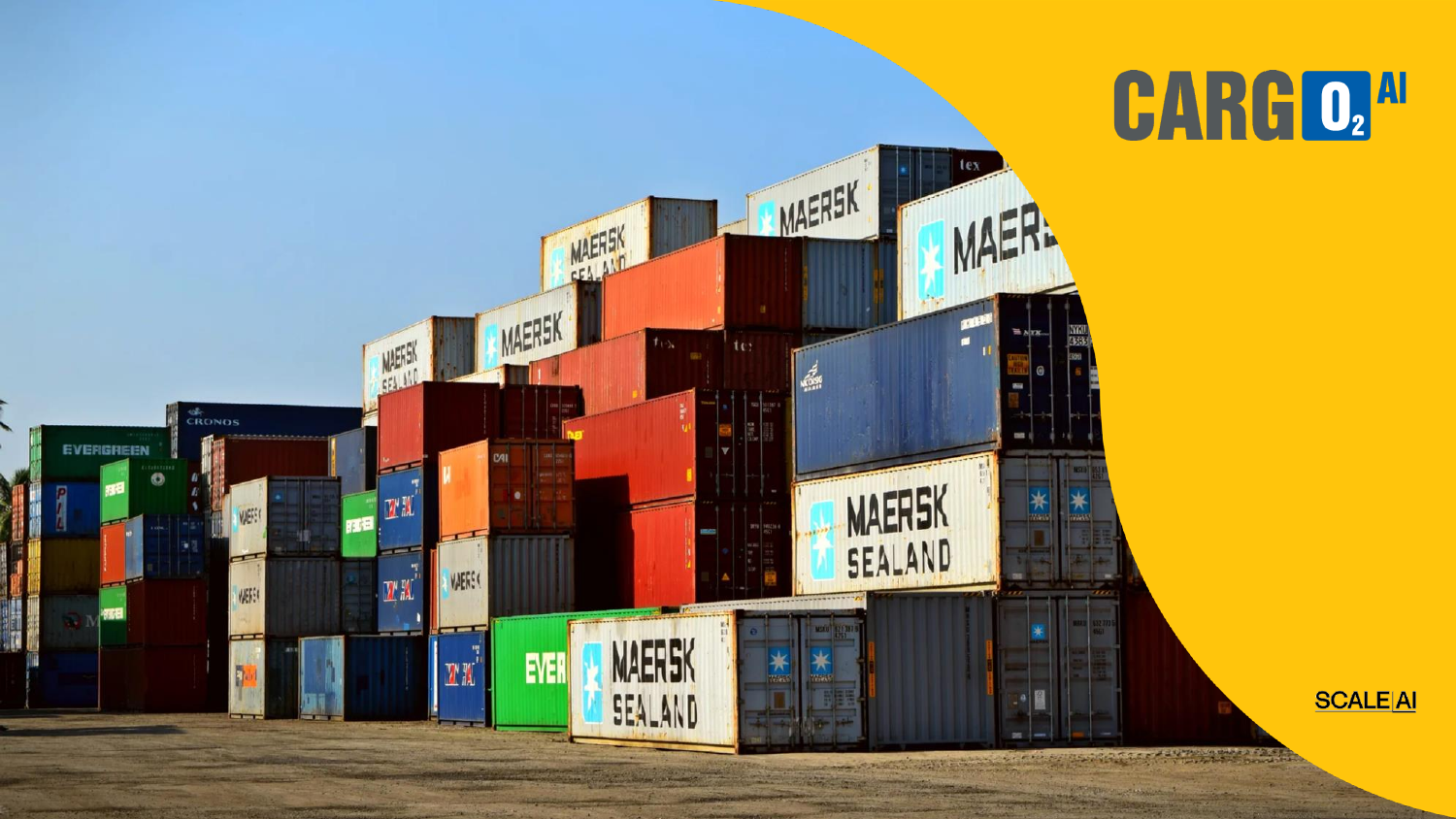# In a nutshell



## **Objective**

- Accelerate delivery of critical cargo containers in the fight against COVID-19
- Save lives!



### Smart solution

- Natural Language Processing (NLP)
- AI solution identifies containers onboard vessels containing official (CBSA) medical cargo
- Track & trace dashboard for grounded containers







(funding)

**CARGOM** 

(Champion / Sponsor)





(AI solution provider)



3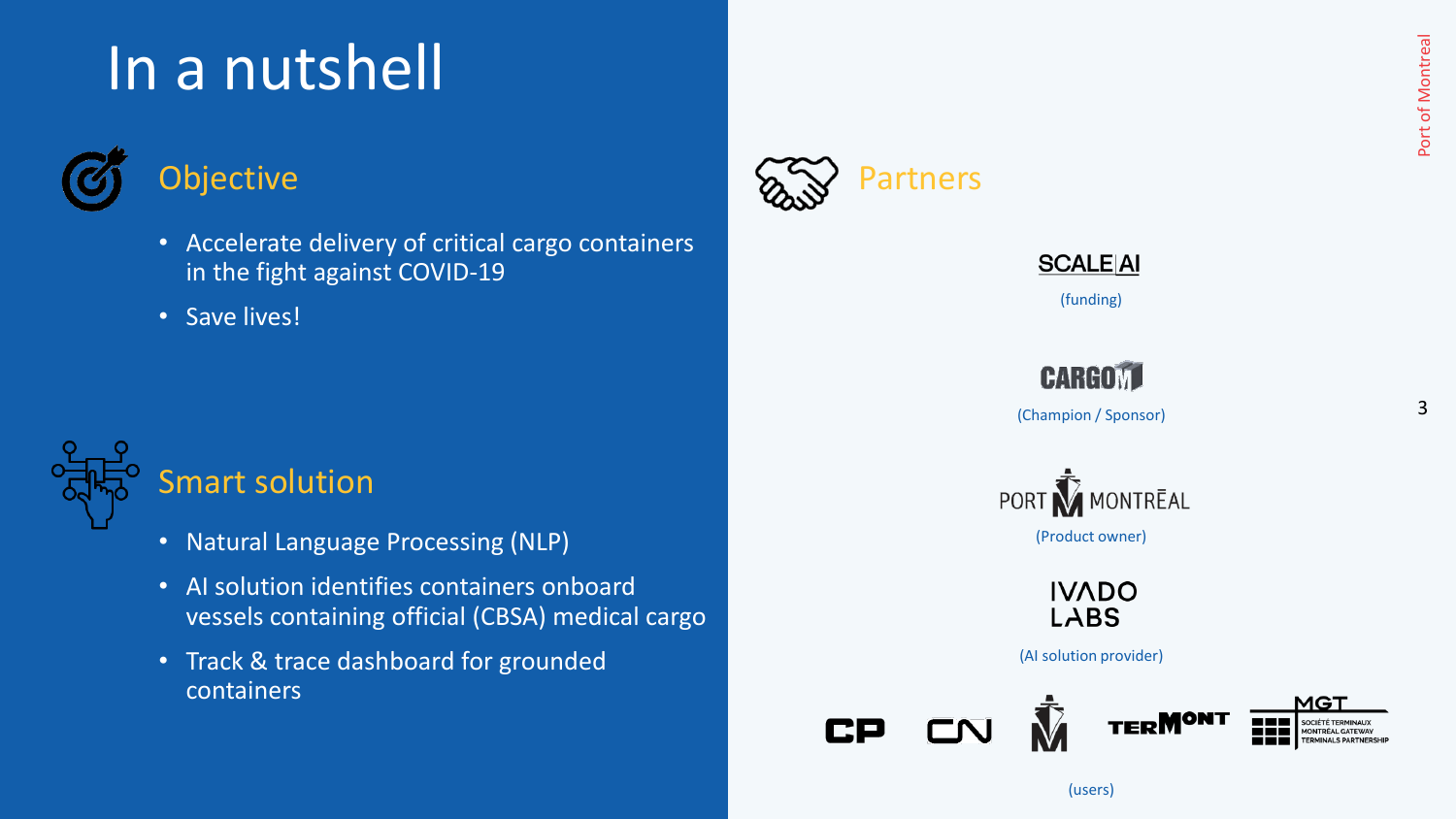## Responding to the Pandemic Fast-tracking critical medical cargo

# **CARGO, AU**

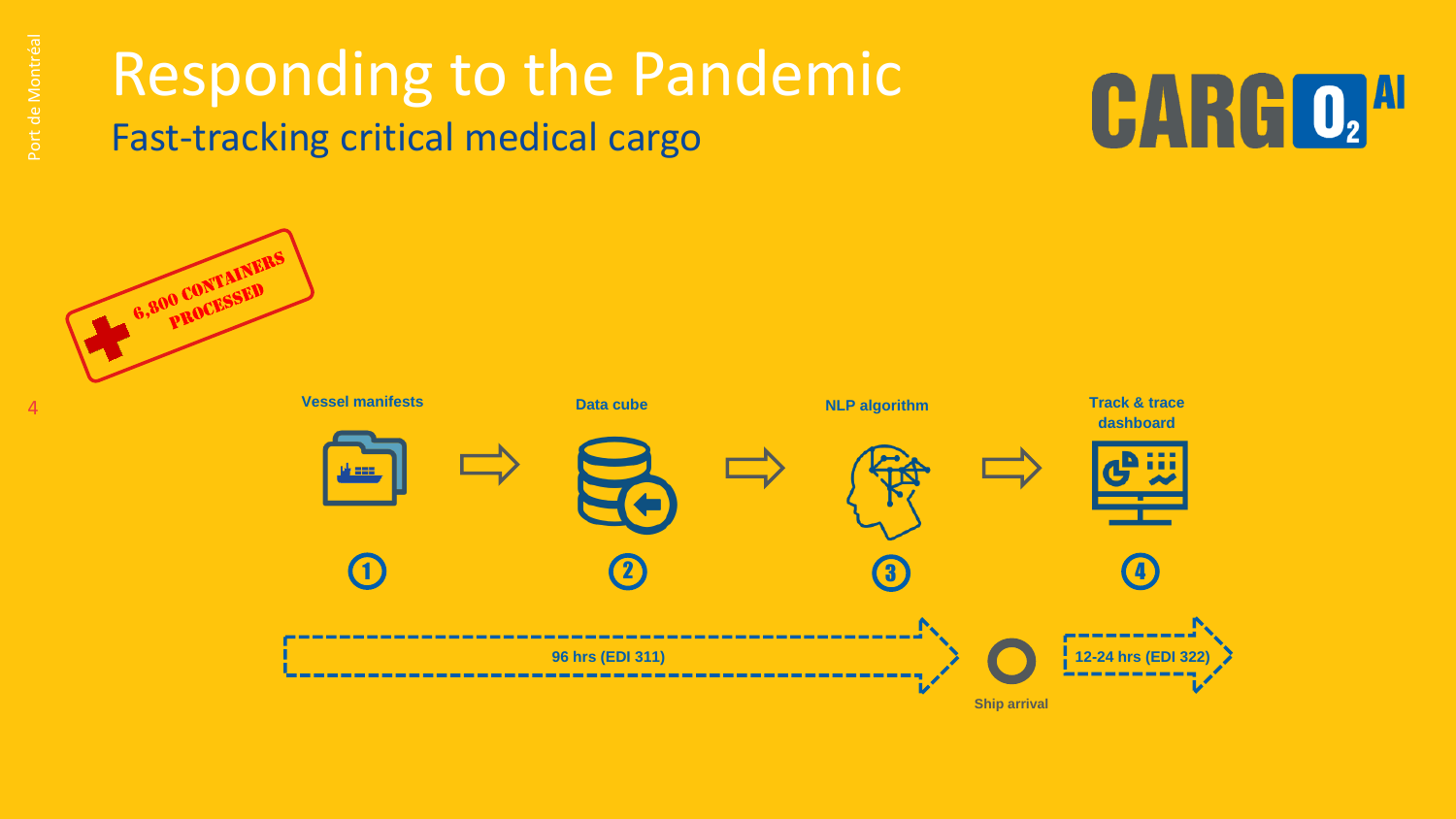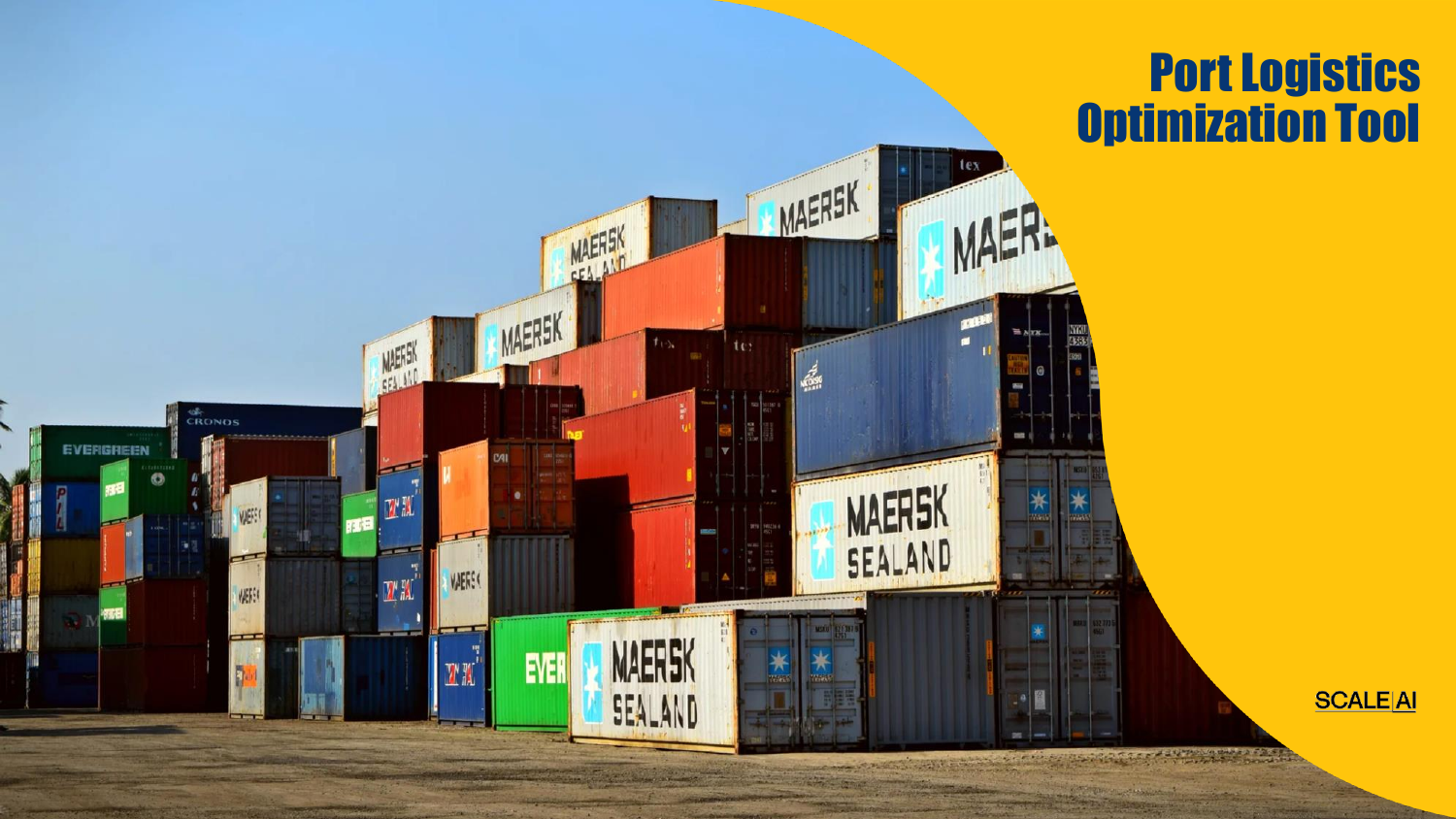# In a nutshell



## **Objective**

- Use factual data to drive *collective* decisions
- Reduce dwell times
- en synchronisant mieux l'inventaire des wagons avec l'arrivée des navires via l'analyse prédictive.



### Smart solution

- AI-driven dashboard sharing common metrics among key stakeholders
- Improved synchronization of rail car inventory with vessel arrival
- Predictive capabilities
- Algorithm to propose optimal course of action based on scenario building





6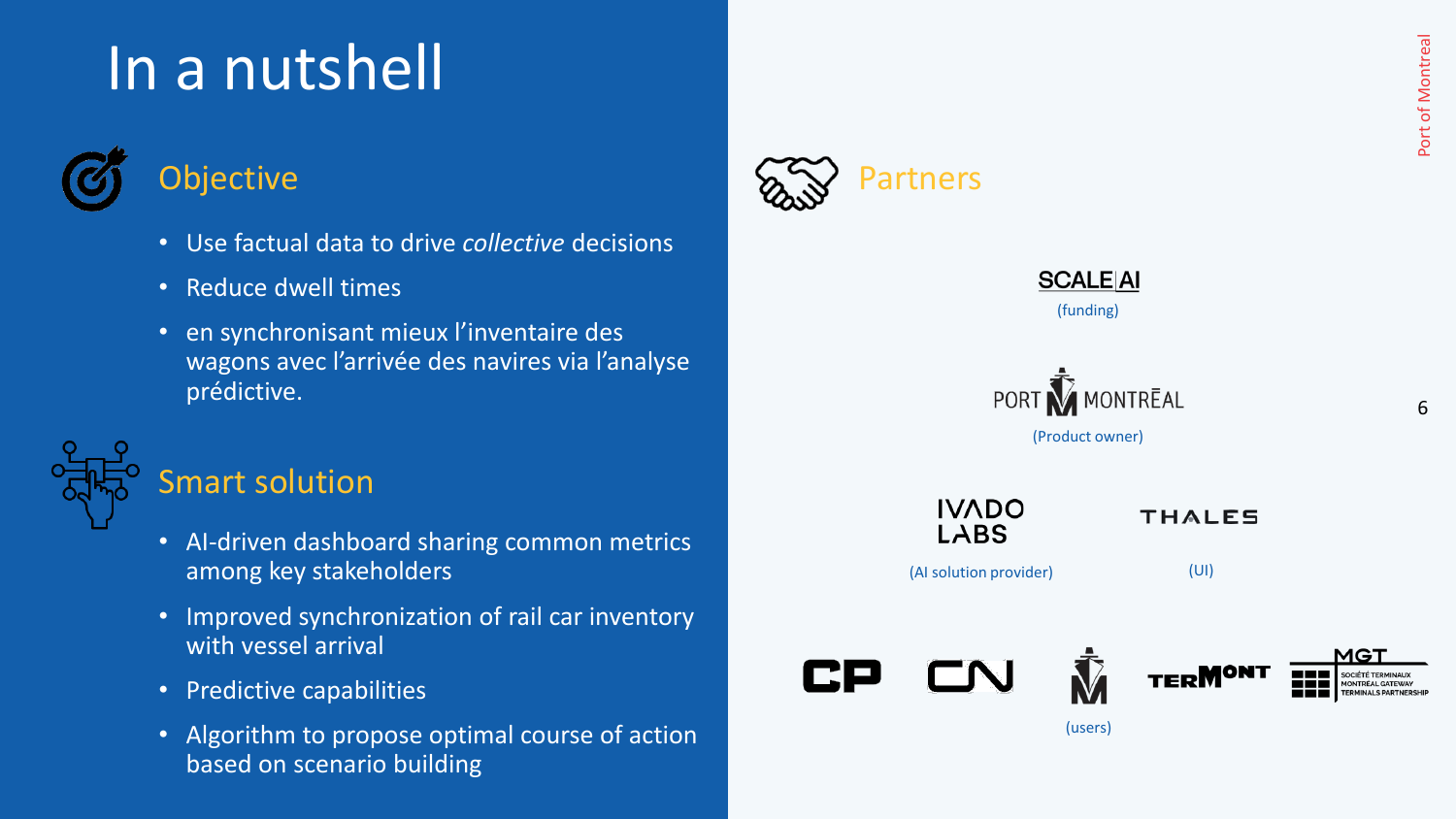